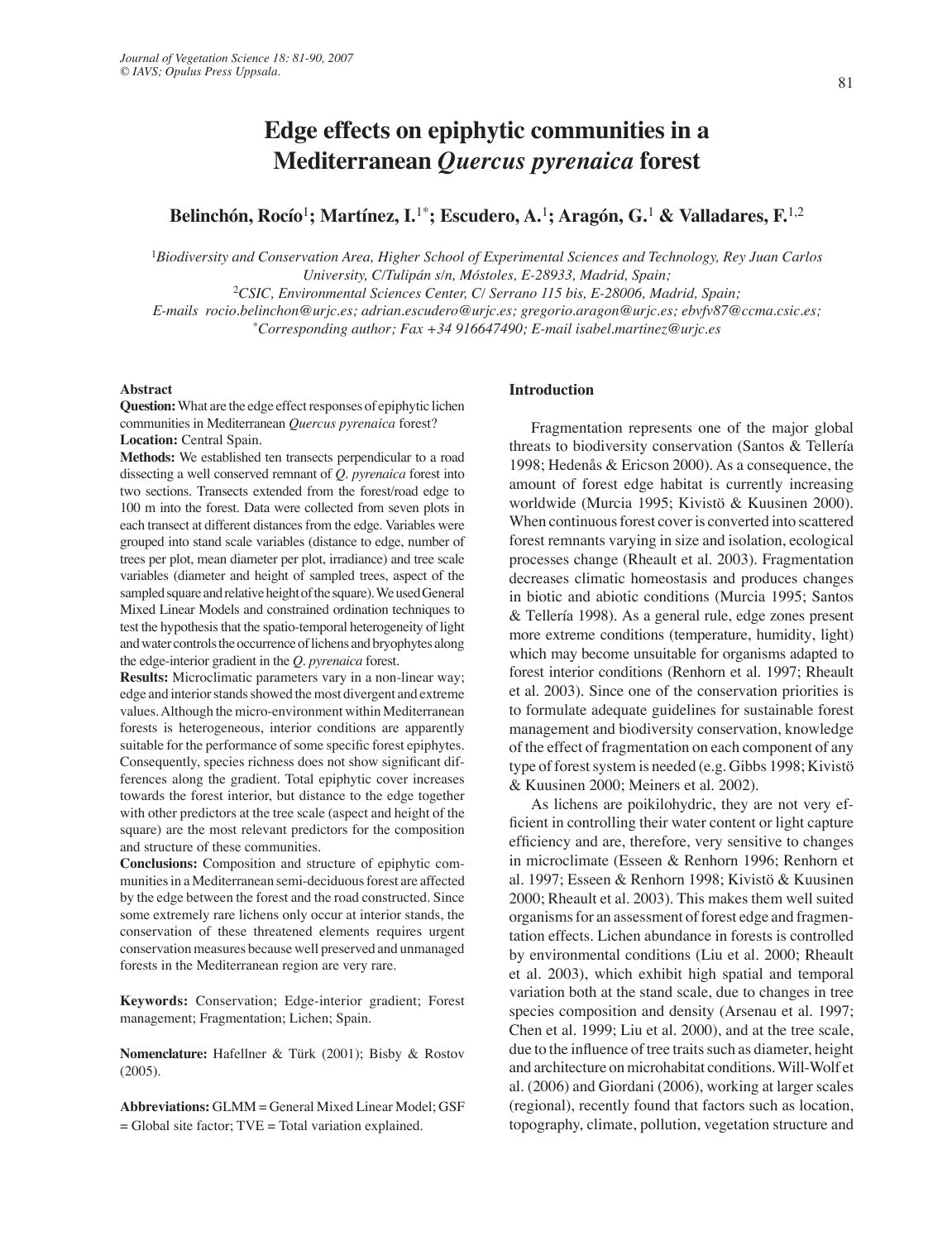composition affected lichen communities. Aspects such as type of dispersion may also influence lichen diversity (Löbel et al. 2006).

 Few studies deal with edge effect on lichen diversity, and most of these studies have concentrated on boreal environments in northern Europe (Renhorn et al. 1997; Esseen & Renhorn 1998; Kivistö & Kuusinen 2000) or in North America (Sillett 1994; Rheault et al. 2003). To our knowledge no studies have been carried out on edge effects in Mediterranean forest systems although these ecosystems are one of the most threatened forest systems in the world (Scarascia-Mugnozza et al. 2000). Extrapolation from northern epiphytic communities to Mediterranean forests should be conducted with caution because specific and distinctive factors operating in these forests such as severe water deficit during the growing season and high environmental heterogeneity, can lead to significantly different ecological scenarios (Marañón et al. 2004; Gómez-Aparicio et al. 2005).

 Forest edge effects on lichens include a complex array of issues such as the disappearance of some epiphytic species (Jørgensen 1978; Sjöberg & Ericson 1992) or a decline in their populations as indicated by decreases in size, growth and biomass of lichens found at forest edges (Sillet 1994; Renhorn et al. 1997; Esseen & Renhorn 1998; Rheault et al*.* 2003). Some landscape scale processes have also been explored, such as the influence of patch size (Moen & Jonsson 2003) or the quality and isolation of remnant patches on the distribution and abundance of epiphytic lichens (Gu et al. 2001; Johansson & Ehrlén 2003). However, none of these studies have explored edge effect at the community level, except Kivistö & Kuusinen (2000), who studied edge effects on the entire epiphytic lichen flora in a boreal forest at a regional scale.

 Our main goal was to quantify edge effect responses of epiphytic communities dominated by lichens in a well conserved Mediterranean *Quercus pyrenaica* forest in central Spain. We hypothesized that light and water, specifically their spatio-temporal variability, control the presence and abundance of lichens along the edge-interior gradient. We tested the complementary hypothesis that a complex set of predictors may modulate this gradient exacerbating or mitigating differences along this primary gradient. These factors act at different spatial scales (i.e. stand and tree scales), and exhibit high variability within the forest (Murcia 1995; Chen et al. 1999). Our specific objectives are: (1) to identify and quantify edge effects on epiphytic lichen communities in an old-growth Mediterranean forest; (2) to determine the most relevant predictors of edge effects on these organisms at the stand scale and at the tree scale; (3) to identify the most important factors that control the structure and composition of the epiphytic community.

#### **Material and Methods**

#### *Study site*

 The study was conducted in ʻLa Herrería', a well preserved forest of ca. 500 ha located in the Sierra de Guadarrama in the vicinity of Madrid, central Spain (40º34' N, 4º8' W, altitude 985 m a.s.l.). The climate is subhumid continental mediterranean with a mean annual temperature of 13 ºC and an annual precipitation of 739 mm; there is a very pronounced drought season during summer (mean values for the last 44 years from the nearby weather station ʻSan Lorenzo de El Escorial', 1028 m a.s.l.). Tree species composition was dominated by *Quercus pyrenaica*, with *Fraxinus angustifolia* as subdominant (< 5% canopy cover). *Quercus pyrenaica* is a semi-deciduous oak mainly occurring in the Iberian Peninsula with some isolated populations in northern Morocco and on the southwest tip of France.

 The study site consisted of one of the few unmanaged *Quercus pyrenaica* forests in Mediterranean Spain and is characterized by its good state of conservation (Izco 1984; Blanco et al. 1998) and high lichen diversity (pers. obs.). This area became a royal property in 1562 under King Felipe II and it was closed to the public for centuries. It probably constitutes the largest  $(>100$ ha) old-growth unmanaged *Quercus pyrenaica* forest in Spain. The forest was divided in two (230 ha and 258 ha) by the construction of a road (M-505) 40 years ago. The road is 20 m wide and its length within the forest is ca. 3 km. These two unmanaged forest fragments have not been disturbed since the construction of the road, so we expect epiphytic lichen communities to have become relatively stable over this period. Traffic intensity is moderate, ca. 2500 vehicles per day (Service of Publications of Transport, Community of Madrid) and no signs of physical damage have been observed in the vegetation.

#### *Sampling design and data collection*

 Field work was carried out in the western forest fragment between July 2003 and October 2004. We established ten transects perpendicular to the road in a flat area to minimize heterogeneity due to rough and extended terrain. Transects ran 100 m into the forest and were at least 15 m apart to avoid an overestimation of species with patchy distributions (Dauber & Wolters 2004). Data were collected from seven plots  $(5 \text{ m} \times 5)$ m) in each transect. Plots were placed at 5, 15, 25, 35, 45, 55 and 100 m from the beginning of each transect. Our design was based on the assumption that environmental conditions at 100 m from the edge should be typical of interior forests (Esseen & Renhorn 1998; Rheault et al. 2003; Esseen 2006).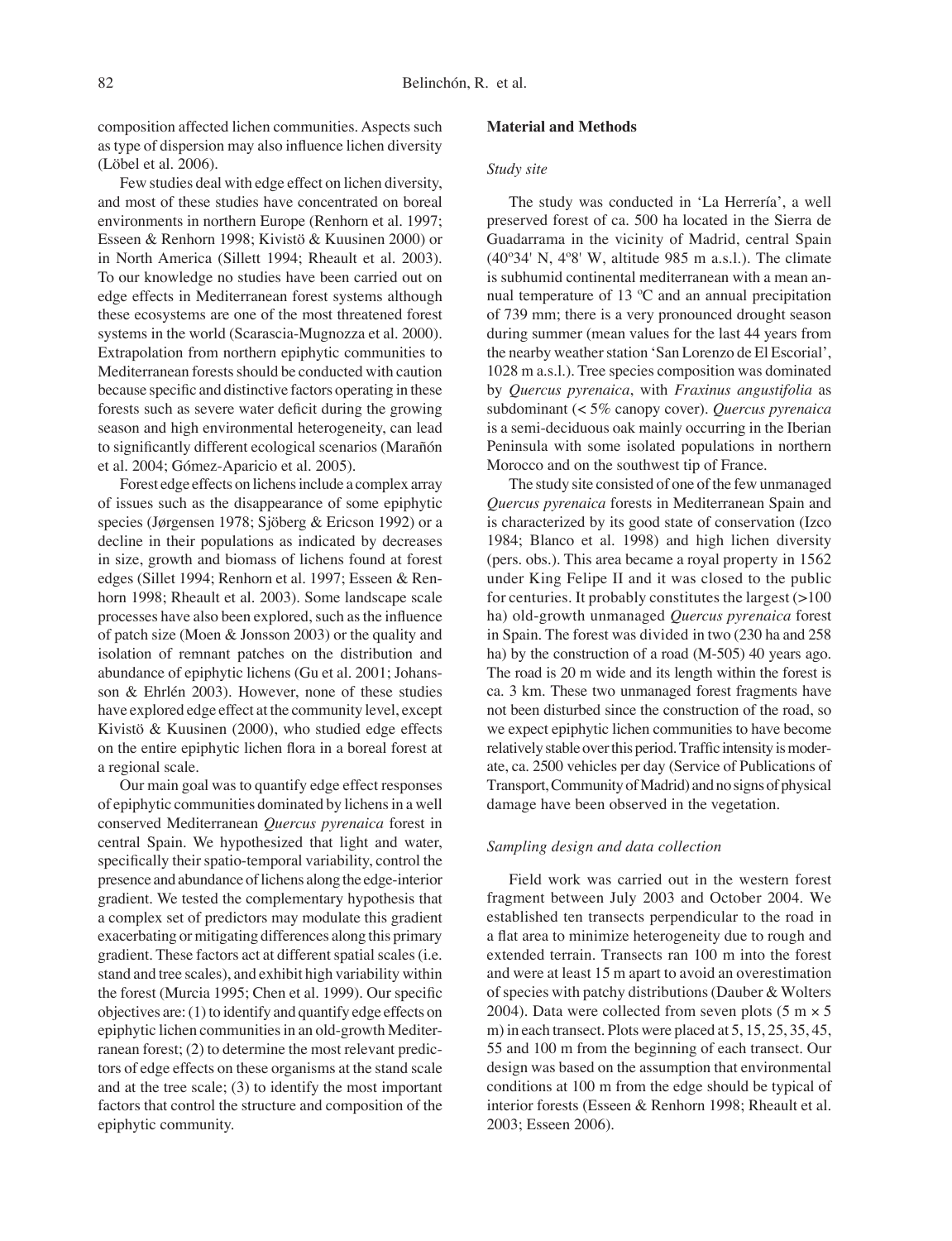Field sampling was based on the method of Esseen  $\&$ Renhorn (1998) and all epiphytic lichens and bryophytes were included in the study, although bryophytes were not considered at species level. Within each plot, we measured DBH of all trees with a diameter > 5 cm. The number of trees in a plot was used as an estimate of tree density. Occurrence of epiphytic lichens and bryophytes was estimated on two trees per plot (for a total of 113 trees). The tree with the greatest diameter and the tree with a DBH closest to the mean DBH of the plot were selected in order to get a good representation of the most developed epiphytic community of the stand. A complete list of predictors and their characteristics is presented in App. 1. Based on our field experience in this type of community we used 20 cm  $\times$  20 cm squares as monitoring units. Four squares were located on the bark of each selected tree. These sampling units were located parallel to the edge which runs east-west at four locations on the bark of each tree: at breast height and at tree base and on the north and south aspects. Consequently, eight lichen squares were surveyed per plot. A digital photograph was taken of each sampling square at 50 cm from the tree bark. Cover estimates per species were calculated by means of an image analyzer (Micro-Image v. 4.5, Olympus, USA). In the field we also estimated the cover of all species in the square to avoid negligible crustose species being unnoticed in the image analysis.

 Light availability at each microsite was estimated from hemispherical photographs. Photographs were taken at breast height and at ground level in the centre of each plot, using a horizontally levelled digital camera (Nikon Coolpix 4500, Nikon, Japan) aimed at the zenith, using a fish-eye lens of 180º field of view (FCE8, Nikon). Photographs were analysed using Hemiview canopy analysis software ver. 2.1 (1999, Delta-T Devices Ltd, Cambridge, UK). This software estimates several irradiance variables but we only used the global site factor (GSF) values in further analyses (Valladares 2003).

 Both air temperature and relative humidity were measured with seven sensors (HOBO® H8 Pro Series, Onset USA) placed 1.60 m above the ground and located in each plot along one transect. Sensors were read every hour. The microclimate station recorded temperature and relative humidity continuously for 351 days (from 30 October 2003 to 15 October 2004). This information was not included in our statistical models as it was not replicated.

### *Numerical analyses*

 The effect of stand and tree scale variables (distance to edge, number of trees per plot, mean DBH per plot, irradiance/diameter and height of sampled trees, aspect of the sampling square and relative height of the square) on the community traits of richness, total cover, lichen cover and bryophyte cover was modelled by fitting generalised mixed linear models (GLMMs) (McCullagh & Nelder 1989). Our data on lichen occurrence and cover in the sampling squares had an unbalanced, hierarchical structure, with squares nested within plots and plots nested within transects. A hierarchical data structure implies correlation between data points at different scales, inflating the error degrees of freedom and increasing the chance of making a Type I error.

 To overcome these problems, we analysed the data using a multilevel approach, considering plots and transects as random factors and applying mixed modelling. Predictors were included as explanatory variables (fixed factors) and transect and plot were included as random sources of variation. Because data were found to be overdispersed in some cases, we used the quasilikelihood approach to overcome possible difficulties (Guisan et al. 2002). The significance of each predictor was estimated by means of an analysis of deviance (Guisan et al. 2002). For species richness and total cover we fitted the mixed models using a normal response and an ʻidentity' link function, setting the variance to ʻ1'. For lichen cover we fitted the models using the gamma distribution. A ʻlog' link function was used, setting the variance to "mean". For bryophyte cover we used the Poisson response and a ʻlog' link function, setting the variance to ʻmean'. We fitted each model using all applicable link functions and selected the one minimizing deviance of the model (Herrera 2000). Degrees of freedom were estimated by Satterwaite's method (Littell et al. 1996). All GLMM computations were performed using SAS Macro program GLIMMIX, which iteratively calls SAS Procedure Mixed until convergence (GLIM-MIX ver. 8 for SAS/STAT; available at http://www.sas. com.techsup/download/stat/).

 We studied the relationships between the measured environmental variables and lichen composition across the 452 lichen squares by means of constrained ordinations. We conducted all the analyses with downweighting of rare species and log-transformation of cover. We first determined the main gradient structure of the data cover set with a Detrended Correspondence Analysis (DCA; Hill & Gauch 1980). Since the length of the first DCA axis was 5.8 standard deviation units, which is a relatively large gradient, we used a Canonical Correspondence Analysis (CCA; ter Braak 1986; Legendre & Anderson 1999). CCA was carried out to test the null hypothesis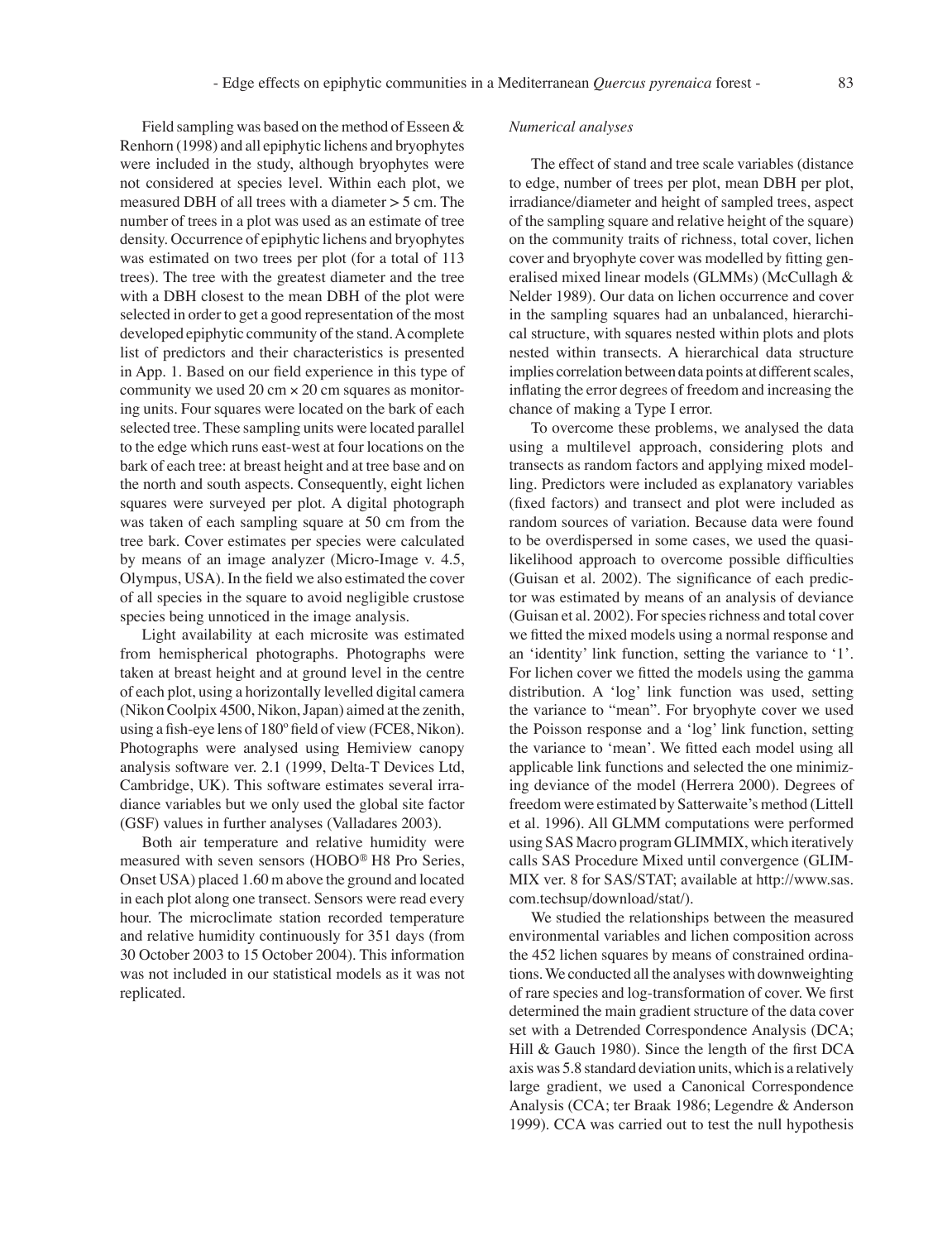that epiphytic cover is independent of the environmental variables. Variables were grouped in two different sets, the stand scale variables and the tree scale data set. Two CCAs were conducted with each environmental data set. The sum of all canonical eigenvalues or trace was used to build the F-ratio statistic (ter Braak 1990; Legendre & Anderson 1999), which was used to estimate the level of significance with a Monte Carlo process with 1000 randomizations. A forward stepwise procedure was conducted to select significant predictors. Variables were selected sequentially in order of their decreasing eigenvalues until the new variable was non-significant  $(p > 0.05)$ . Improvement of the reduced model with each new selected variable was determined by a Monte Carlo permutation test (1000 permutations).

 Partial CCA (ter Braak & Šmilauer 1997) was conducted to evaluate the relative importance of each constraining matrix after adjusting the variability of the other data set which was considered a covariable data set (Bocard & Legendre 1994; Legendre & Legendre 1998).

 This was carried out to determine whether both data sets were concomitant. The tree scale matrix was the explanatory data set, whereas the stand scale data set (only significant variables) was considered the covariable data set. All the partial models were also tested using a Monte Carlo permutation approach.

#### **Results**

 Tree density ranged between one and five trees per plot  $(25 \text{ m}^2)$ . Mean tree diameter at breast height was  $29.17 \pm 6.45$  cm and varied between 13.4 and 45.4 cm, while tree height oscillated between 9 m and 21 m (App. 1).

 Distance of the plot to the edge was positively correlated with mean tree diameter per plot (Spearman correlation coefficient  $r_s = 0.420$ ,  $p < 0.001$ ) but negatively correlated with irradiance  $(r<sub>S</sub> = -0.164, p < 0.001)$  which was estimated as the mean value between GSF at ground level and GSF at breast height. Number of trees per plot was significantly correlated with mean tree diameter per plot ( $r_s = -0.225$ ,  $p < 0.001$ ) and irradiance ( $r_s = -0.185$ ,  $p < 0.001$ ). However, no significant relationship was found between number of trees and distance to edge (*p*  = 0.179) or between mean tree diameter per plot and irradiance  $(p = 0.229)$ .

 Microclimatic variation along the distance gradient for temperature, moisture and irradiance is shown in Fig. 1. Irradiance at breast height and at ground level did not present significant differences between the different distances to the edge (irradiance  $KW = 2.691, df = 6, P$  $= 0.84$ ) although light reached its minimum at the great-



**Fig. 1.** Micro-environment effects as a function of distance from the edge. Changes in (**a**) temperature (ºC); (**b**) relative humidity (%) were measured from an open edge into the forest; (**c**) GSF was measured from an open edge into the forest at two different level: ground level (diamonds), DBH (circles). Distance between 55 m and 100 m are not proportional in our graphs.

est distance from the edge and a significant, but weak, relationship between distance and irradiance was found. Mean relative air humidity and temperature was higher in the interior of the forest while temperature reached a maximum at the edge. Nevertheless, our results suggest that variation for this microclimate parameter is not linear, even though edge and interior stands (5 m - 100 m) show the most divergent and extreme values. The variation coefficient of temperature remained constant along the edge-interior gradient whereas the variation coefficient of humidity increased from the interior to the edge (13.54 to 23.51 respectively).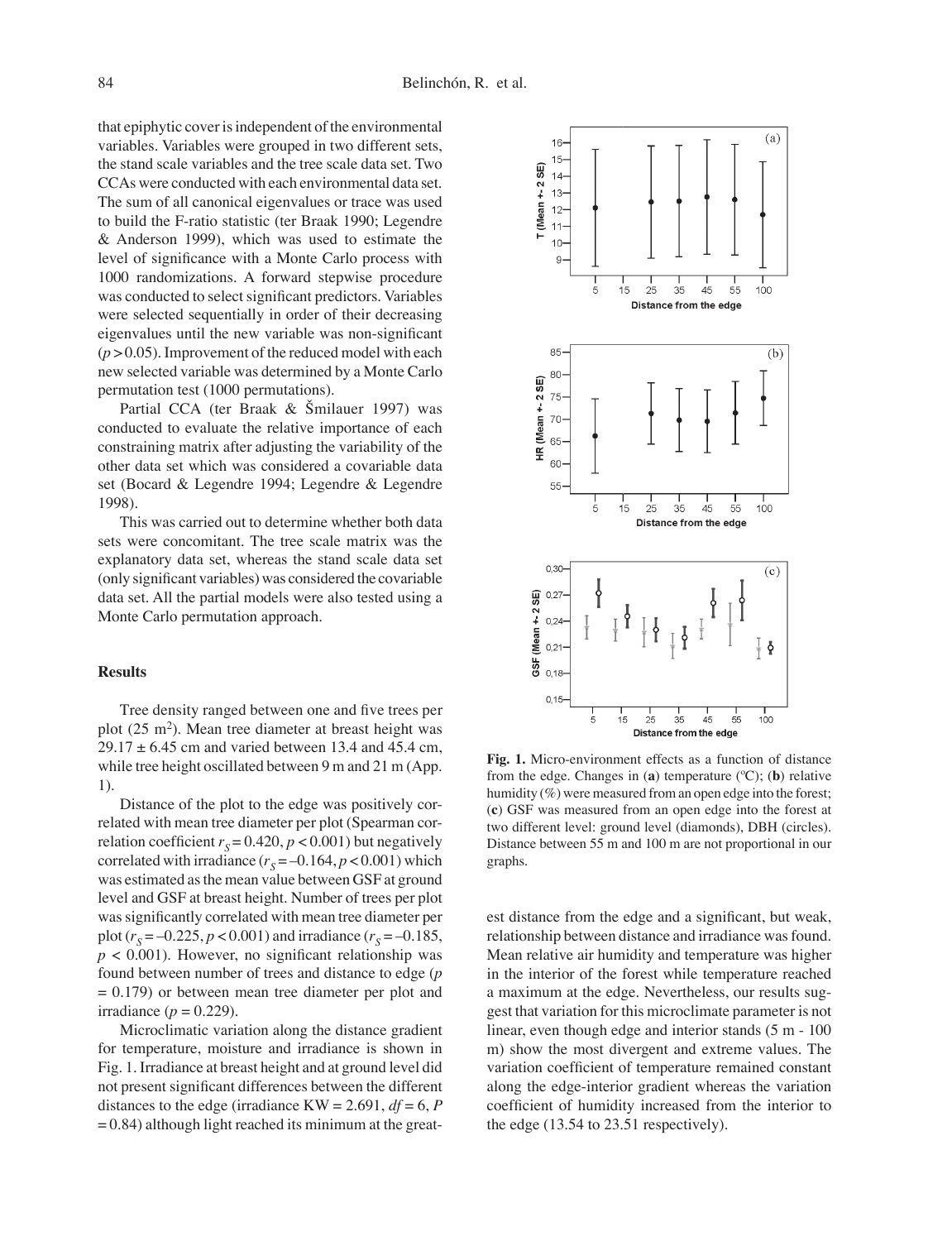Table 1. Results of the Generalized Mixed Linear Models on some community traits. Coeff.= coefficient of the variable in the model. The random variable transect was non-significant in all cases, while plot variable was significant: species richness (*Z*-value = 1.72, Prob. *Z* = 0.04), total cover (*Z*-value = 2.48, Prob. *Z* = 0.006), lichens cover (*Z*-value = 3.23, Prob. *Z* = <0.0001), bryophytes cover (*Z*-value = 2.54, Prob.  $Z = 0.005$ ).

| <b>Species richness</b> | Effect                                                                       | Coeff.                                          | $F$ -value                      | $P$ -value                               |  |
|-------------------------|------------------------------------------------------------------------------|-------------------------------------------------|---------------------------------|------------------------------------------|--|
| Tree scale variables    | Height of the square<br>Aspect of the square<br>Tree diameter<br>Tree height | $-0.2108$<br>$-0.4435$<br>$-0.0638$<br>0.1111   | 1.06<br>4.85<br>5.63<br>4.80    | 0.3035<br>0.0283<br>0.0183<br>0.0301     |  |
| Stand scale variables   | Distance to edge<br>Number trees per plot<br>Mean DBH per plot<br>Irradiance | $-0.0002$<br>0.1148<br>$-0.0190$<br>$-1.1635$   | 0.00<br>0.76<br>0.53<br>0.21    | 0.9743<br>0.3874<br>0.4703<br>0.6502     |  |
| <b>Total cover</b>      |                                                                              |                                                 |                                 |                                          |  |
| Tree scale variables    | Height of the square<br>Aspect of the square<br>Tree diameter<br>Tree height | $-17.6814$<br>$-60.5013$<br>2.0552<br>$-1.1550$ | 4.09<br>47.87<br>3.07<br>0.35   | 0.0438<br>< 0.0001<br>0.0808<br>0.5564   |  |
| Stand scale variables   | Distance to edge<br>Number trees per plot<br>Mean DBH per plot<br>Irradiance | 0.6493<br>2.1942<br>$-1.1481$<br>$-56.3479$     | 7.82<br>0.16<br>0.96<br>0.31    | 0.0068<br>0.6895<br>0.3311<br>0.5792     |  |
| Lichen cover            |                                                                              |                                                 |                                 |                                          |  |
| Tree scale variables    | Height of the square<br>Aspect of the square<br>Tree diameter<br>Tree height | $-0.4797$<br>0.0062<br>0.0076<br>0.0251         | 115.88<br>0.02<br>1.44<br>4.41  | < 0.0001<br>0.8851<br>0.2302<br>0.0380   |  |
| Stand scale variables   | Distance to edge<br>Number trees per plot<br>Mean DBH per plot<br>Irradiance | 0.0005<br>0.0386<br>$-0.0126$<br>$-0.5333$      | 0.09<br>1.11<br>2.87<br>0.69    | 0.7671<br>0.2966<br>0.0947<br>0.4089     |  |
| <b>Bryophyte</b> cover  |                                                                              |                                                 |                                 |                                          |  |
| Tree scale variables    | Height of the square<br>Aspect of the square<br>Tree diameter<br>Tree height | 2.4793<br>$-1.0049$<br>0.01455<br>$-0.0712$     | 144.32<br>65.30<br>0.94<br>7.59 | < 0.0001<br>< 0.0001<br>0.3330<br>0.0075 |  |
| Stand scale variables   | Distance to edge<br>Number trees per plot<br>Mean DBH per plot<br>Irradiance | 0.0072<br>$-0.1548$<br>0.0037<br>1.1112         | 3.98<br>3.64<br>0.06<br>0.53    | 0.0910<br>0.0610<br>0.8088<br>0.4683     |  |

 A total of 57 epiphytic lichen species were recorded in the 452 lichen squares (App. 2). Most lichens were foliose lichens (29 species) followed by 13 crustose, 7 fruticose, 6 squamulose and 2 *Cladonia* species (with squamulose primary thallus and podetia). The most common species were *Melanelia glabra, Physconia distorta, Parmelina tiliacea* and *Ramalina farinacea* which appeared in more than 200 squares, while others such as *Fuscopannaria ignobilis, Leptogium furfuraceum, Lobaria pulmonaria, Mycobilimbia berengeriana* and *Waynea adscendens* were rare. The species which had the highest cover were: *Melanelia glabra* and *Physconia distorta,* as well as the compound group ʻbryophytes' (App. 2).

 Results of the mixed models mainly showed the influence of tree scale variables on all community traits studied (Table 1). The most relevant predictors of the epiphytic communities were aspect and relative height of

the square on the tree followed by tree height, tree diameter and distance to edge. The random variable transect had no significant effect in any case, while plot exerted a significant influence in all cases (Table 1). Species richness was higher on tall trees with a small diameter and northern orientation. Total lichen and bryophyte cover had opposite behaviours as lichens increased their cover at breast height on tall trees, while bryophytes preferred northern exposures on the lower part of trunks and, surprisingly, on low trees. Finally, the highest cover values were found in the forest interior at breast height and northern exposures (Table 1).

 CCA models indicated that both data sets explain significant  $(p < 0.05)$  parts of the composition and cover distribution of the different species at our study site (Table 2). However, total variation explained was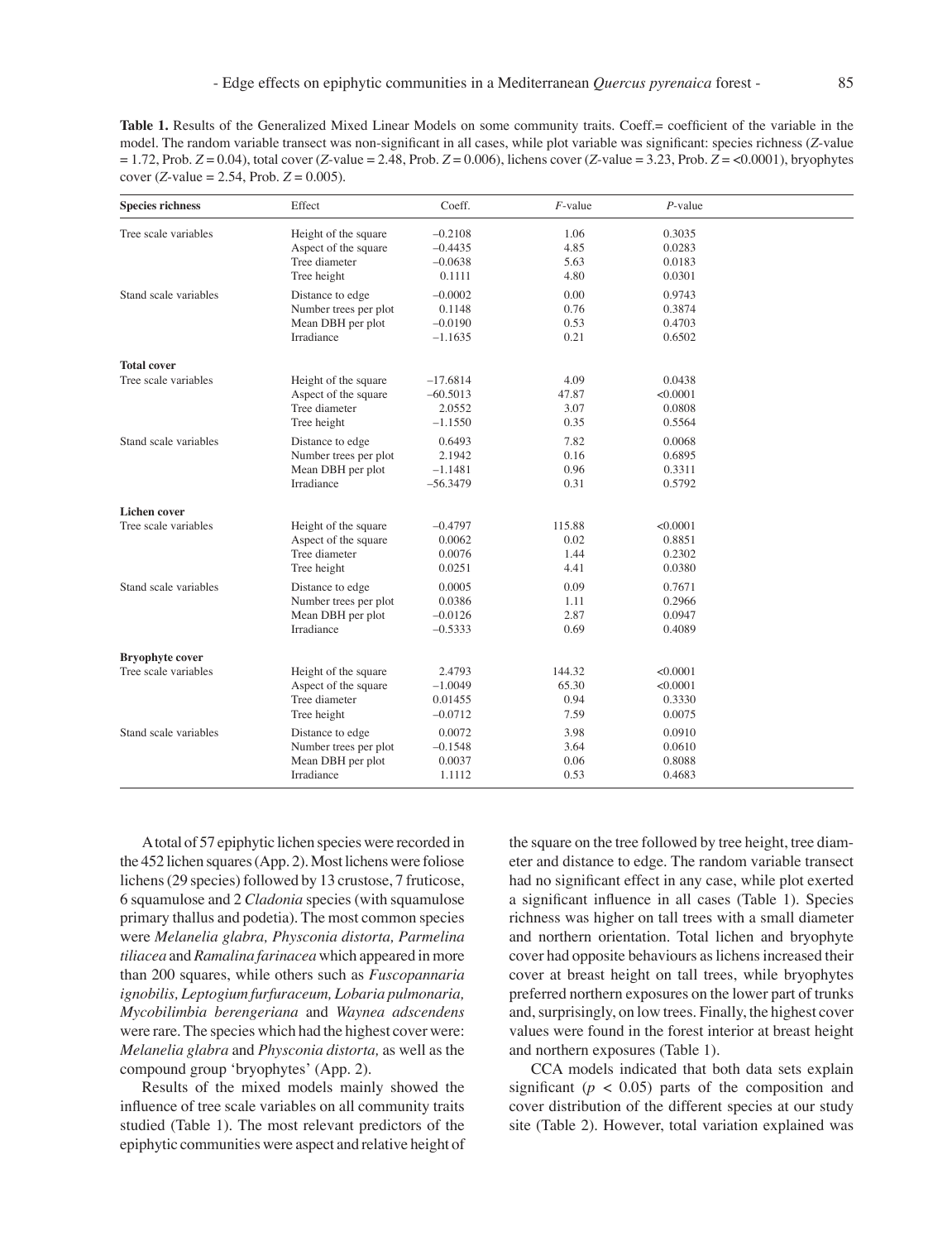#### 86 Belinchón, R. et al.

Table 2. CCA models obtained using the species cover matrix and two environmental data sets as constraining matrices (stand and tree variables) and a forward stepwise procedure using the two environmental data sets to select a reduced model including only significant variables. Constraining matrix indicates data set used to build models.  $\lambda_1$ ,  $\lambda_2$  and  $\lambda_3$  are the eigenvalues of the corresponding extracted axes.  $\lambda$  is the eigenvalue of the corresponding variable. ∑cons is the sum of all constrained axes. ICA = sum of all eigenvalues. TVE = total variation explained (in %). *F*-ratio statistic was computed using the trace or sum of all eigenvalues. *P*  is the level of significance of the model (1000 randomizations).

|                     | Stand scale variables       |      |               |                  |                 |               | Tree scale variables |            |            |                  |                  |
|---------------------|-----------------------------|------|---------------|------------------|-----------------|---------------|----------------------|------------|------------|------------------|------------------|
|                     |                             | Λ    | F-ratio       | $\boldsymbol{D}$ |                 |               | Λ                    |            | $F$ -ratio | $\boldsymbol{D}$ |                  |
| Step 1              | Distance from edge          | 0.06 | 10.54         | 0.001            |                 | Step 1        | Height of square     |            | 0.15       | 27.86            | 0.001            |
| Step 2              | <b>GSF</b>                  | 0.01 | 2.51          | 0.006            |                 | Step 2        | Aspect square        |            | 0.10       | 18.22            | 0.001            |
| Step 3              | Mean diameter               | 0.01 | 1.99          | 0.015            |                 | Step 3        | Diameter tree        |            | 0.03       | 6.07             | 0.001            |
|                     |                             |      |               |                  |                 | Step 4        | Height tree          |            | 0.02       | 2.95             | 0.001            |
| Constraining matrix |                             |      | $\Lambda_{1}$ | $\sim$           | $\mathcal{N}_3$ | $\Sigma$ cons | <b>ICA</b>           | <b>TVE</b> |            | Monte Carlo test |                  |
|                     |                             |      |               |                  |                 |               |                      |            |            | $F$ -ratio       | $\boldsymbol{p}$ |
|                     | Stand scale (reduced model) |      | 0.062         | 0.017            | 0.009           | 0.093         | 2.64                 | 3.25       |            | 10.70            | 0.001            |
|                     | Tree scale (reduced model)  |      | 0.219         | 0.045            | 0.027           | 0.300         | 2.647                | 11.33      |            | 40.14            | 0.001            |

rather low: 11.3% for the tree scale variables and 3.25% for the stand scale data set. A complete model with all the predictors together explained 14.07% of TVE (total variation explained).

 In the CCA forward stepwise selection procedure applied to determine which environmental parameters were the best predictors of the cover data set, all variables of the two environmental data sets were selected, except number of trees  $(p = 0.1808)$  (Table 2).

 Partial CCA was used to study patterns in floristic composition, explained exclusively for each environmental matrix. The two environmental data sets (tree scale and stand scale) explained a fraction of TVE once the information explained by the covariable data set was previously partialled out (Fig. 2).

 As shown in Fig. 3a, edge distance was a strong determinant of axis 1 when the stand scale predictors were used. The second axis was correlated with irradiance and mean tree diameter per plot. Although the species did



**Fig. 2.** Graphic summary of partial CCA performed to quantify the amount of variation in the species cover matrix explained by the fractions defined by the constraining matrices (represented by bars). The numbers located in each bar indicate the amount of variation in the species cover matrix explained by each fraction. All individual fractions of variation were significant  $(P = 0.001)$ .

not form well defined groups, some species located their cover centroids in the extreme values of the environmental vectors (see ter Braak 1983). For example, one group of species was found at long distance from the edge (*Collema fragrans, Fuscopannaria ignobilis, Leptogium furfuraceum, L. teretiusculum, Lobaria pulmonaria, Mycobilimbia berengeriana* and *Pertusaria hemisphaerica*) while another group was negatively correlated with distance to the edge (e.g. *Candelariella xanthostigma, Caloplaca ferruginea, Parmelina quercina* and *Physcia adscendens)*. Likewise, there was a group of species related to lower values of irradiance (e.g. *Leptogium quercicola, Lobaria pulmonaria, Mycobilimbia berengeriana* and *Pertusaria hemisphaerica*) and a group with preference for exposed, highly illuminated sites (e.g. *Caloplaca ferruginea, Lecanora chlarotera* and *Xanthoria parietina*). In addition, species such as *Fuscopannaria ignobilis, Leptogium furfuraceum, Ramalina calicaris* and *Waynea adscendens* were found to be associated with plots with a high mean tree size (DBH) (Fig. 3a).

 In the case of the tree scale data set (Fig. 3b), the first gradient was correlated to the position of the plot on trunks, whereas aspect was determinant of the second axis. Among the species with optima close to north exposures and also on taller trees, we found *Ramalina farinacea, Parmelia sulcata, Pertusaria amara* and *Pertusaria pertusa.* We also found a complete set of lichens in south exposures and on shorter trees (e.g. *Candelariella vitellina, Leptogim teretiusculum, Physcia semipinnata*  and *Xanthoria parietina*). Species associated with the lower part of the trunks on trees with larger diameters included bryophytes and the lichens *Dendriscocaulon umhausense, Lepraria incana, Peltigera collina, Pertusaria hemisphaerica* and *Ramalina calicaris* (Fig. 3b).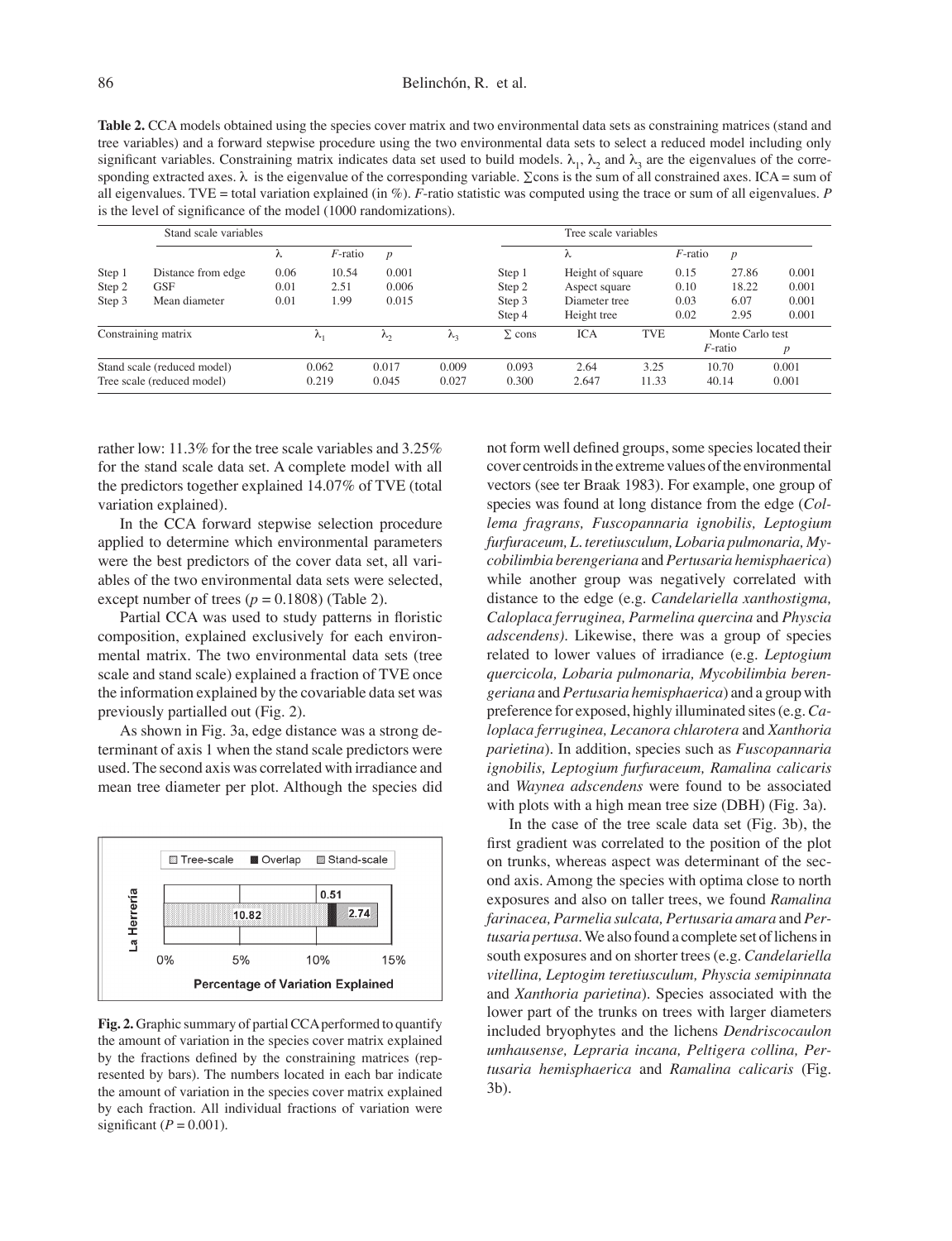

**Fig. 3.** Species-environment biplots Axis 1 and 2. (**a**) stand scale variables; (**b**) tree scale variables. Variables in the model were BASE and S but DBH and N were also included as passive variables. Only variables selected by the forward stepwise procedure were included. Dummy variables were represented by their centroids. GSF = Global site factor indicated the total amount of light under canopy; Mean  $D =$  Mean diameter per plot;  $D =$  tree diameter;  $h =$  tree height;  $N =$  north aspect; BASE = trunk base position. Species abbreviations are shown in App. 2.

## **Discussion**

 Our results show that microclimate is to some extent related to the edge-interior gradient in our Mediterranean *Q. pyrenaica* forest, although stand heterogeneity is very high along the gradient. The marked differences found between edge and interior stands suggest that the edges of a road line may produce edge-interior gradients similar to those described for isolated forest fragments (Murcia 1995). Despite some methodological and macro-environmental differences between study areas, this edge-interior gradient is similar to those reported in other temperate forests (Cadenasso et al. 1997). In agreement with other studies, both air temperature and irradiance in our *Q. pyrenaica forest* present the highest values in the edge zone, whereas air humidity shows the opposite pattern (Cadenasso et al. 1997; Renhorn et al*.* 1997). Some authors have pointed out that edge dynamics are very complex and linear environmental responses are unlikely to be obtained (Murcia 1995; Esseen & Renhorn 1998). In fact, several factors acting at the stand scale can influence microclimatic conditions apart from the inherent variation of measured variables (Murcia 1995; Chen et al. 1999). Nevertheless, this endogenous environmental heterogeneity is not great enough to completely mask the prevalence of edge-interior variation. It is known that the environmental heterogeneity of Mediterranean forests is higher than that of northern forests where light, and not water, is the main limiting ecological factor (Marañón et al. 2004). This fact may also have determined the relatively small differences found along the edge-interior gradient.

 Species richness does not present significant variation along the edge-interior gradient. Many studies have shown that forest edge represents an unfavourable habitat for the establishment and survival of many epiphytic organisms (e.g. Sillet 1994; Esseen & Renhorn 1998; Moen & Jonsson 2003) favouring a set of species with a broad tolerance and an opportunistic strategy (Barreno & Pérez-Ortega 2003). Although we do not know what the conditions of the forest were like before road construction 40 years ago, our findings suggest that forest fragmentation has implied a replacement of epiphytic species. In this sense we found that most of the edge species of our study have their optimum at the edge or even out of our forest environmental envelope (Martínez et al. in prep.). On the other hand, a direct chemical or physical effect of cars on the epiphytic communities is also possible. However, the level of traffic is considerably low and we have not observed any physical damage in the thalli of lichens.

 We also found that total cover increased with distance to the edge, although the number of species remained constant. Moreover, the total cover peaks found at north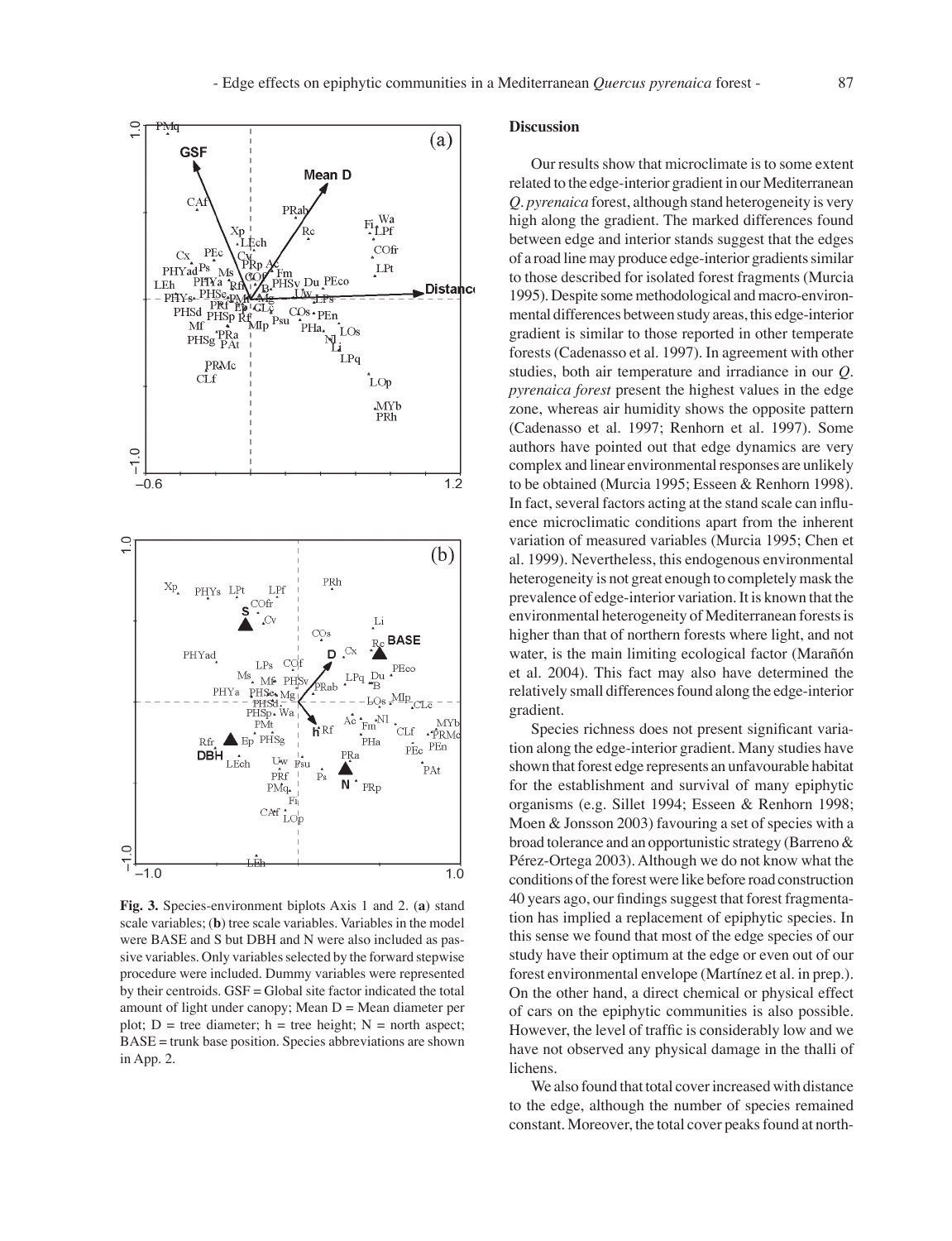ern aspects and at the trunk base suggest that sunnier and drier conditions limit lichen growth (Rheault et al. 2003). Additionally, distance to the edge is the main predictor. This reinforces the importance of water for the performance of lichens on *Q. pyrenaica* bark.

 It is known that differences in species composition and lichen performance along the edge-interior gradient are related to environmental variation at different scales both in Mediterranean forests (Burgaz et al. 1994) and in boreal forests (Renhorn et al. 1997; Kivistö & Kuusinen 2000; Will-Wolf et al. 2006). Most studies emphasise the importance of tree scale variation in humidity, light, temperature and bark properties (Arsenau et al. 1997) while predictors at higher scales are of secondary importance. In agreement with this, we found species richness, total cover, lichen and bryophyte cover to be mainly determined by variables at the tree scale. In fact, tree predictors explained a significantly higher fraction of variation in CCAs than the stand scale variables. Besides, we identified different lichen groups in relation to the characteristics and position on the tree. These differences have been pointed out by different authors (Burgaz et al. 1994; Esseen & Renhorn 1996; Johansson & Ehrlén 2003).

 CCA results showed that predictors at both spatial scales (stand and tree scales) do not overlap and consequently explain significant and complementary fractions of variation. Changes in the environment of the forest at the two scales along the edge-interior gradient have direct consequences for the composition of the epiphytic communities. Results at the stand scale suggest that environmental conditions near the margin were not necessarily unfavourable for establishment and development of certain species. The most outstanding species among those with preference for the forest interior are *Collema fragrans, Fuscopannaria ignobilis, Leptogium furfuraceum, Leptogium teretiusculum, Lobaria pulmonaria, Mycobilimbia berengeriana, Pertusaria hemisphaerica* and *Waynea adscendens*. Some of these species contain cyanobacteria as a photosynthetic partner, so they need some degree of shade for their development and stability in humid conditions (Richardson & Cameron 2004). Cyanobacterial lichens are very sensitive to alterations of environmental conditions (Hilmo & Såstad 2001) and most of them are included in European red lists because their populations show important declines (Randlane 1998; Thor & Arvidsson 1999; Nimis 2003; Martínez et al. 2003). Cyanobacterial lichens are positively correlated with moisture availability (Sillet 1994), and they indicate both a high level of spatial and temporal environmental continuity and high forest conservation value (Gu et al. 2001). They are also favoured by certain microhabitat structures, such as deeply rough barks or mossy barks (Aragón et al. 2005) and present a moderate level of photoinhibition when they are exposed to high irradiance values (Kivistö & Kuusinen 2000). Presence of these lichens in well-preserved Mediterranean forests suggests that interior conditions are really mesic despite extreme summer droughts and more heterogeneous light conditions than in temperate and boreal forests. Unfortunately, there are very few mature forest stands with such conditions in the Mediterranean Iberian Peninsula where coppice is the dominating forest type (see Martínez et al. 2003). The conservation of these forest specialists requires undisturbed mature forest stands, not coppice, with at least an edge buffer of 100 m. Consequently, most of these species are probably on the verge of extinction in Mediterranean Spain and they are included in several regional Red Lists of the Iberian Peninsula (Martínez et al. 2003; Atienza & Segarra 2000).

**Acknowledgements.** We are very grateful to Silke Werth and two anonymous referees for constructive comments. We are also grateful to Mónica G. Otálora, M. Carmen Molina, María Gómez and Silvia González for fieldwork help, to Agustín Rubio for the loan of some field equipment and to José Luis Margalet and Lori De Hond for the English revision. This research was supported by the University Rey Juan Carlos (projects PIPR-02-07, PPR-03-48).

#### **References**

- Aragón, G., Belinchón, R. & Martínez, I. 2005. *Programa de conservación de líquenes amenazados y bioindicadores en quejigares, rebollares y alcornocales en Castilla-La Mancha- Final Report.* Consejería de Medio Ambiente, Junta de Comunidades de Castilla-La Mancha, ES.
- Arsenau, M.J., Sirois, L. & Ouellet, J.P. 1997. Effects of altitude and tree height on the distribution and biomass of fruticose arboreal lichens in an old growth balsam fir forest. *Ecoscience* 4: 206-213.
- Atienza, V. & Segarra, J.G. 2000. Preliminary Red List of the lichens of the Valencia Community (eastern Spain). *For. Snow Landscape Res*. 75: 391-400.
- Barreno, E. & Pérez-Ortega, S. 2003. *Líquenes de la Reserva Natural Integral de Muniellos, Asturias.* KRK ediciones, Asturias, ES.
- Bisby, F.A. & Rostov, Y.R. 2005. *Species 2000 Baseline documents: Standard dataset, version 3.2*. http://www. sp2000.org/
- Blanco, E. et al. 1998. *Los bosques ibéricos. Una interpretación geobotánica*. Editorial Planeta, Barcelona, ES.
- Bocard, D. & Legendre, P. 1994. Environmental control and spatial structure in ecological communities: an example using oribatid mites (*Acari, Oribatei*). *Environ. Ecol. Stat.* 1: 470-479.
- Burgaz, A.R., Fuertes, E. & Escudero, A. 1994. Ecology of cryptogamic epiphytes and their communities in deciduous forests in mediterranean Spain. *Vegetatio* 112: 73-86.
- Cadenasso, M.L., Traynor, M.M. & Pickett, S.T.A. 1997.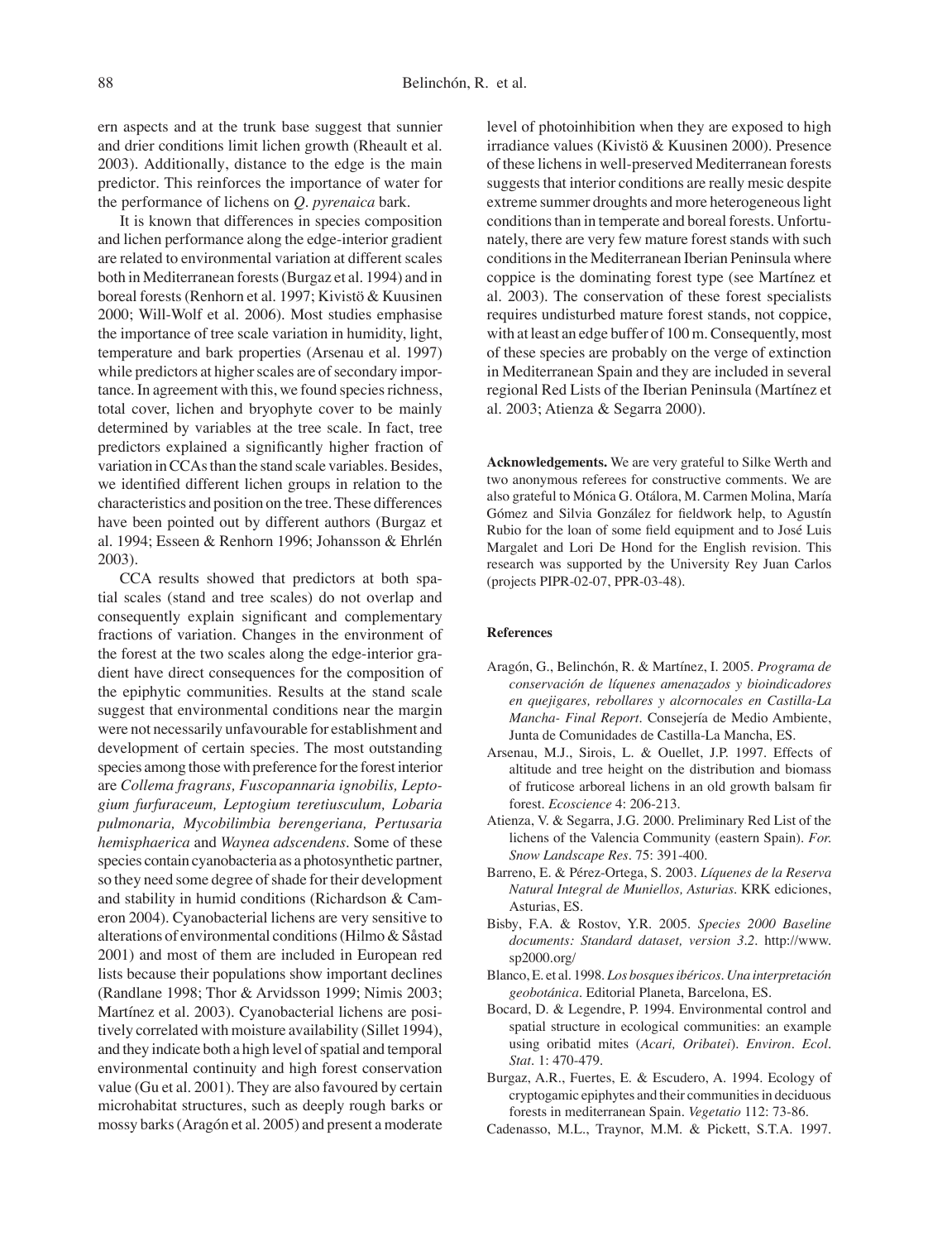Functional location of forest edges: gradients of multiple physical factors. *Can. J. For. Res.* 27: 774-782.

- Chen, J., Saunders, S.C., Crow, T.R., Naiman, R.J., Brosofske, K.D., Mroz, G.D., Brookshire, B.L. & Franklin, J.F. 1999. Microclimate in forest ecosystem and landscape ecology. Variations in local climate can be used to monitor and compare the effects of different management regimes. *BioScience* 49: 288-297.
- Dauber, J. & Wolters, V. 2004. Edge effects on ant community structure and species richness in an agricultural landscape. *Biodivers. Conserv*. 13: 901-915.
- Esseen, P.A. 2006. Edge influence on the old-growth forest indicator lichen *Alectoria sarmentosa* in natural ecotones. *J. Veg. Sci.* 17: 185-194.
- Esseen, P.A. & Renhorn, K.E. 1996. Epiphytic lichen biomass in managed and old-growth boreal forests: effect of branch quality. *Ecol. Appl.* 6: 228-238.
- Esseen, P.A. & Renhorn, K.E. 1998. Edge effects on an epiphytic lichen in fragmented forests. *Conserv. Biol.* 12: 1307-1317.
- Gibbs, J.P. 1998. Distribution of woodland amphibians along a forest fragmentation gradient. *Landscape Ecol*. 13: 263-268.
- Giordani, P. 2006. Variables influencing the distribution of epiphytic lichens in heterogeneous areas: A case study for Liguria, NW Italy. *J. Veg. Sci.* 17: 195-206.
- Gómez-Aparicio, L., Valladares, F., Zamora, R. & Quero, J.L. 2005. Response of tree seedlings to the abiotic heterogeneity generated by nurse shrubs: an experimental approach at different scales. *Ecography* 28: 1-12.
- Gu, W.-D., Kuusinen, M., Konttinen, T. & Hanski, I. 2001. Spatial pattern in the occurrence of the lichen *Lobaria pulmonaria* in managed and virgin boreal forests. *Ecography* 24: 139-150.
- Guisan, A., Edwards, T.C. & Hastie, T. 2002. Generalized linear and generalized additive models in studies of species distributions: setting the scene. *Ecol. Model.* 157: 89-100.
- Hafellner, J. & Türk, R. 2001. Die lichenisierten Pilze Österreichs – eine Checkliste der bisher nachgewiesenen Arten mit Verbreitungsangaben. *Stafia* 76: 3-167.
- Hedenås, H. & Ericson, L. 2000. Epiphytic macrolichens as conservation indicators: succesional sequence in *Populus tremula* stands. *Biol. Conserv*. 93: 43-53.
- Herrera, C. 2000. Flower-to-seedling consequences of different pollination regimes in an insect-pollinated shrub. *Ecology* 81: 15-29.
- Hill, M.O. & Gauch, H.G. 1980. Detrended Correspondence Analysis: an improved ordination technique. *Vegetatio* 42: 47-58.
- Hilmo, O. & Såstad, S.M. 2001. Colonization of old-forest lichens in a young and an old boreal *Picea abies* forest: an experimental approach. *Biol. Conserv*. 102: 251-259.
- Izco, J. 1984. *Madrid Verde*. IEAPA-Consejería de Agricultura de la Comunidad de Madrid, Madrid, ES.
- Johansson, P. & Ehrlén, J. 2003. Influence of habitat quantity, quality and isolation on the distribution and abundance of two epiphytic lichens*. J. Ecol.* 91: 213-221.
- Jørgensen, P.M. 1978. The lichen family Pannariaceae in Europe. *Opera Bot.* 45: 1-124.
- Kivistö, L. & Kuusinen, M. 2000. Edge effects on the epiphytic lichen flora of *Picea abies* in middle boreal Finland. *Lichenologist* 32: 387-398.
- Legendre, P. & Anderson, M.J. 1999. Distance-based redundancy analysis: testing multispecies responses in multifactorial ecological experiments. *Ecol. Monogr.* 69: 1-24.
- Legendre, P. & Legendre, L. 1998. *Numerical ecology*. Elsevier, Amsterdam, NL.
- Littell, R.C., Milliken, G.A., Stroup, W.W. & Wolfinger, R.D. 1996. *SAS System for Mixed Models.* SAS Institute Inc. NC, US.
- Liu, C., Ilvesniemi, H. & Westman, C.J. 2000. Biomass of arboreal lichens and its vertical distribution in a boreal coniferous forest in central Finland. *Lichenologist* 32: 495-504.
- Löbel, S., Snäll, T. & Rydin, H. 2006. Species richness patterns and metapopulation processes – evidence from epiphyte communities in boreo-nemoral forests. *Ecography* 29: 169-182.
- Marañón, T., Camarero, J.J., Castro, J., Díaz, M., Espelta, J.M., Hampe, A., Jordano, P., Valladares, F., Verdú, M. & Zamora, R. 2004. Heterogeneidad ambiental y nicho de regeneración. In: Valladares, F. (ed.) *Ecología del bosque mediterráneo en un mundo cambiante,* pp. 69-100. Organismo Autónomo de Parques Nacionales, Ministerio de Medio Ambiente, Madrid, ES.
- Martínez, I., Aragón, G., Sarrión, F.J., Escudero, A., Burgaz, A.R. & Coppins, B. 2003. Threatened lichens in central Spain. *Cryptog. Mycol.* 24: 73-97.
- McCullagh, P. & Nelder, J.A. 1989. *Generalized Linear Models*, 2nd ed. Monographs on Statistics and Applied Probability 37. Chapman and Hall/CRC, New York, NY, US.
- Meiners, S.J., Pickett, S.T.A. & Handel, S.N. 2002. Probability of tree seedling establishment changes across a forest-old field edge gradient. *Am. J. Bot.* 89: 466-471.
- Moen, J. & Jonsson, B.G. 2003. Edge effects on Liverworts and lichens in forests patches in a mosaic of Boreal Forest and Wetland. *Conserv. Biol.* 17: 380-388.
- Murcia, C. 1995. Edge effects in fragmented forests: implications for conservation. *Trends Ecol. Evol.* 10: 58-62.
- Nimis, P.L. 2003. *Checklist of the lichens of Italy 3.0.* University of Trieste. http://dbiodbs.univ.trieste.it
- Randlane, T. 1998. Red list of Estonian macrolichens. *Folia Cryptog. Est.* 32: 75-79.
- Renhorn, K.E., Esseen, P.A., Palmqvist, K. & Sundberg, B. 1997. Growth and vitality of epiphytic lichens. I. Responses to microclimate along a forest edge-interior gradient. *Oecologia* 109: 1-9.
- Rheault, H., Drapeau, P., Bergeron, Y. & Esseen, P.A. 2003. Edge effects on epiphytic lichen in managed black spruce forests of eastern North America. *Can. J. For. Res.* 33: 23-32.
- Richardson, D.H.S. & Cameron, R.P. 2004. Cyanolichens: Their response to pollution and possible management strategies for their conservation in northeastern North America. *Northeast. Nat.* 11: 1-22.
- Santos, T. & Tellería, J.L. 1998. *Efectos de la fragmentación de los bosques sobre los vertebrados en las mesetas ibéricas*. Organismo Autónomo de Parques Nacionales, Dirección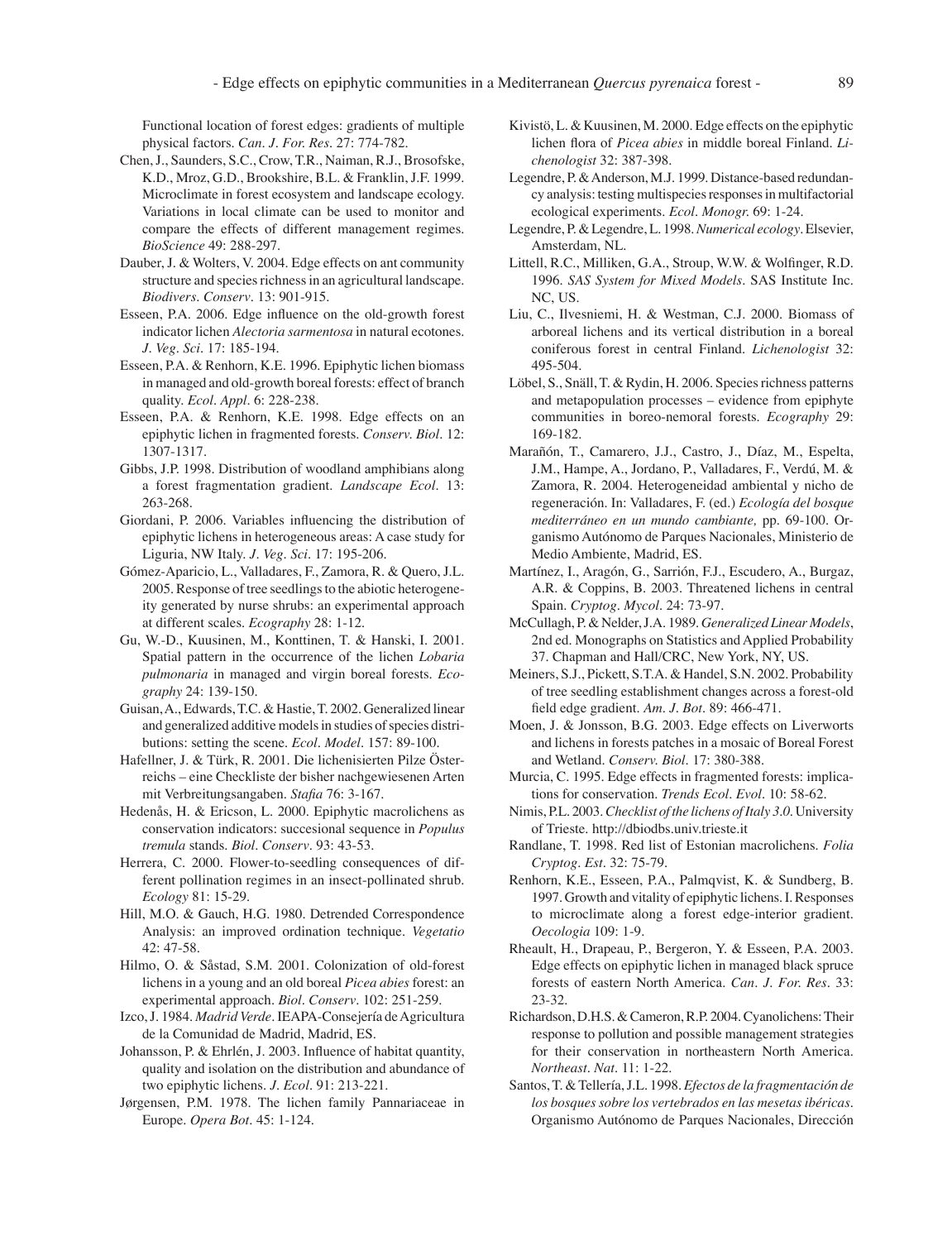General de Conservación de la Naturaleza, Ministerio de Medio Ambiente, Madrid, ES.

- Scarascia-Mugnozza, G., Oswald, H., Piussi, P. & Radoglou, K. 2000. Forests of the Mediterranean region: gaps in knowledge and research needs. *For. Ecol. Manage*. 132: 97-109.
- Sillet, S.C. 1994. Growth rates of two epiphytic cyanolichen species at the edge and in the interior of a 700-Year-Old Douglas Fir Forest in the Western Cascades of Oregon. *Bryologist* 97: 321-324.
- Sjöberg, K. & Ericson, L. 1992. Forested and open wetland complexes. In: Hansson, L. (ed.) *Ecological principles of nature conservation*, pp. 326-351. Elsevier, London, UK.
- ter Braak, C.J.F. 1983. Principal components biplots and alpha and beta diversity. *Ecology* 64: 454-462.
- ter Braak, C.J.F. 1986. Canonical correspondence analysis, a new eigenvector technique for multivariate direct gradient analysis. *Ecology* 67: 1167-1179.
- ter Braak, C.J.F. 1990. *Update notes: CANOCO version 3.1.* Microcomputer Power, New York, NY, US.
- ter Braak, C.J.F. & Šmilauer, P. 1997*. CANOCO. Reference manual and user's guide to CANOCO for Windows: Software for canonical community ordinations, Version 4.5.* Microcomputer Power, Ithaca, NY, US.
- Thor, G. & Arvidsson, L. 1999. *Rödlistade lavar I Sverige-Artfakta.* [*Swedish Red Data Book of Lichens*]*.* Artdatabanken, SLU, Uppsala, SE.
- Valladares, F. 2003. Light and the evolution of leaf morphology and physiology. *Curr. Top. Plant Biol.* 4: 47-61.
- Will-Wolf, S., Geiser, L.H., Neitlich, P. & Reis, A.H. 2006. Forest lichen communities and environment – How consistent are relationships across scales? *J. Veg. Sci.* 17: 171-184.

Received 14 April 2006; Accepted 13 September 2006; Co-ordinating Editor: R. Ejrnæs.

*For App. 1 and 2, see also JVS/AVS Electronic Archives; www.opuluspress.se/*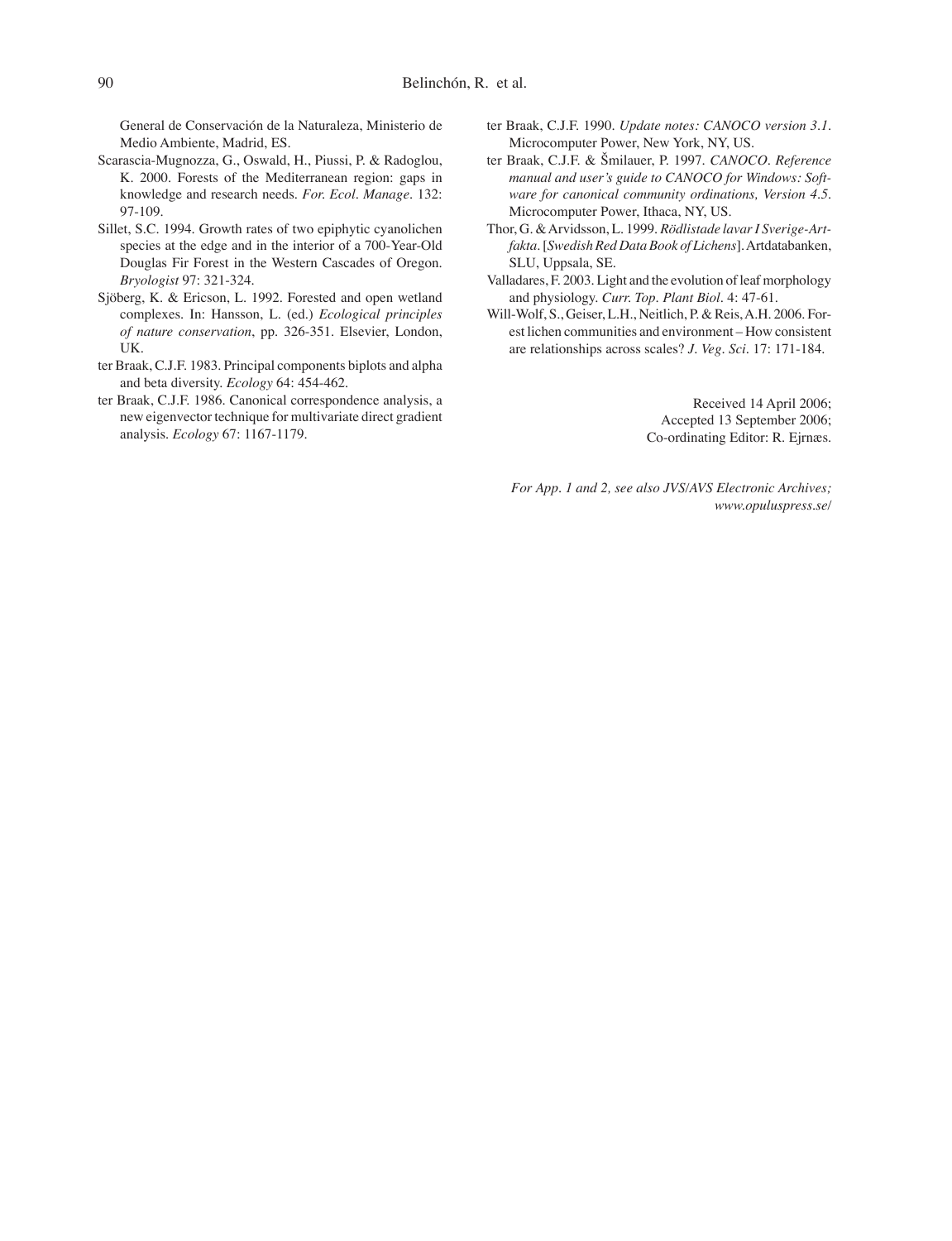| Variable names       | Data/categories                                                 | Explanation                                                                        |
|----------------------|-----------------------------------------------------------------|------------------------------------------------------------------------------------|
| Distance to edge     | 5, 15, 25, 35, 45, 55, 100 m                                    | Distance in meters of the plot to the edge                                         |
| N of trees per plot  | $2.82 \pm 1.13$ (1-6)                                           | Number of trees in each plot                                                       |
| Mean dbh per plot    | $29.17 \pm 6.45$ (13.4-45.4) cm                                 | Mean diameter at breast height (dbh) of all trees<br>larger than 5 cm in each plot |
| <b>Irradiance</b>    | $0.23 \pm 0.06$ (0.1-0.41) mol.m <sup>-2</sup> .d <sup>-1</sup> | Light availability using the global site factor<br>(GSF values)                    |
| Height of the square | 2 point scale: $0=at$ tree base, $1=at$ breast height           | Height on the tree where the square was located<br>(at breast and at tree base)    |
| Aspect of the square | 2 point scale: $0 = \text{south}, 1 = \text{north}$             | The square was located at two orientations<br>of the bark: north and south         |
| Diameter of tree     | $33.94 \pm 6.04$ (22-43) cm                                     | Diameter of the trees on the epiphytic data<br>were taken                          |
| Height of tree       | $16.18 \pm 3.52$ (9-21) m                                       | Height of the trees on the epiphytic data were taken                               |

App. 1. Environmental variables investigated. Data mean  $\pm$  SD and range between parentheses.